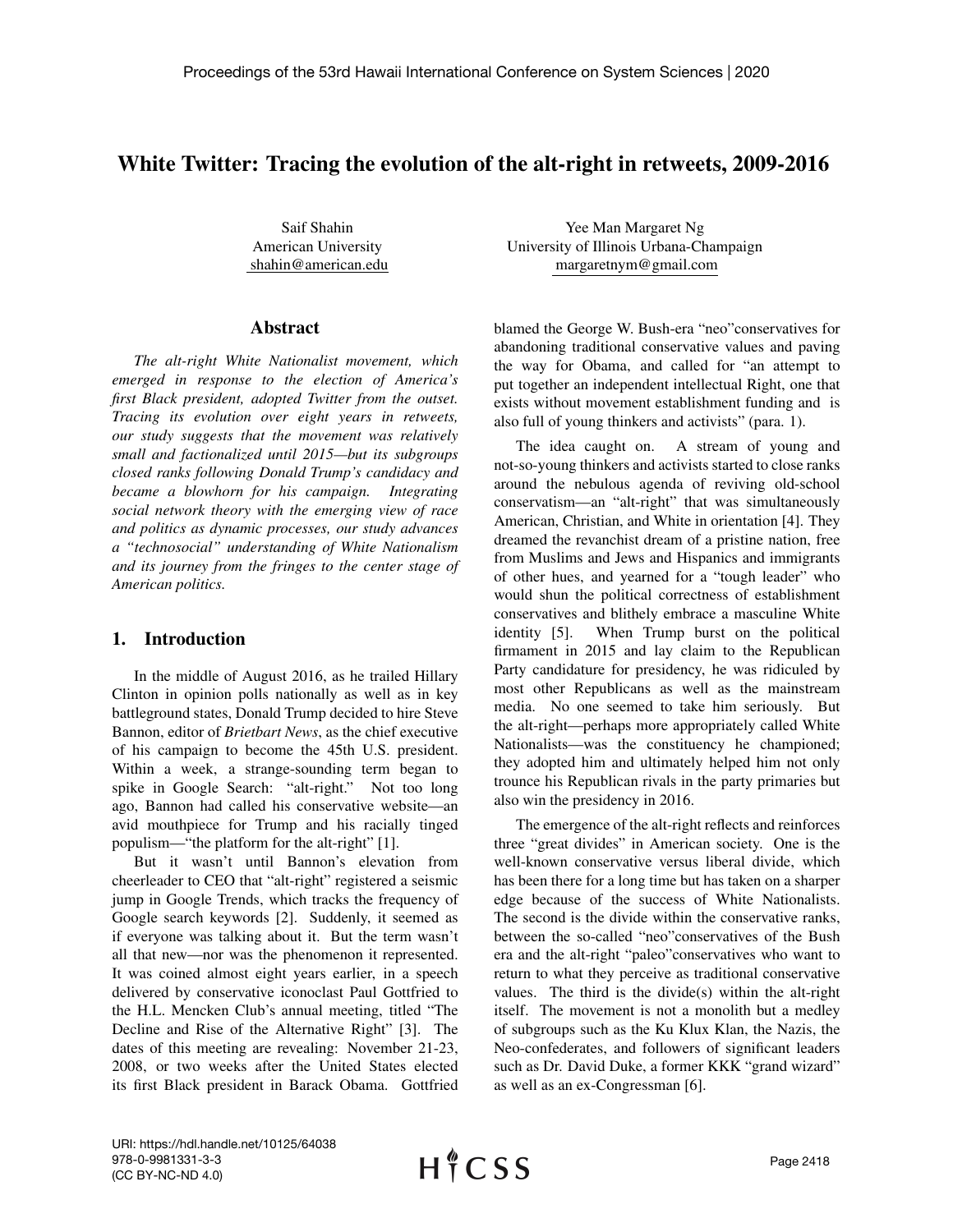This last divide is the least understood or documented—and therefore the focus of our empirical analysis. We start with the assumption that these divides are not simply ideological but "technosocial"—shaped by social forces such as politics and race as well as the affordances of information and communication technologies. Therefore, our study traces the evolution of White Nationalism on Twitter—a microblogging platform not only favored by Trump [7] but where the alt-right has been active since its inception [8]. We focus on an eight-year period, beginning with the emergence of the movement itself in the earliest days of the Obama presidency in 2009 and going all the way through 2016.

Specifically, we examine the growth of alt-right subgroups and the movement overall in *retweets*—or repostings of a Twitter user's post by other users, which are widely recognized as a means of group formation [9, 10]. Adopting a longitudinal design, we identify the moments in time at which retweets grew sizeably. This enables us to distinguish the contextual reasons for the movement's evolution. Next, we examine the evolving structure of the White Nationalist social network and changes in the propensity of different subgroups to retweet each other over time. This allows us to explain how social phenomena such as politics and race—viewed as the social "processes" of *polarization* and *racialization*, respectively [11, 12]—interacted with technological affordances such as retweeting and the constitution of "weak" and "strong" network ties [13, 14] to push White Nationalism from the fringes to the center stage of American politics.

## 2. Polarization on Twitter

Scholarship on the socio-political impact of digital technologies often draws on the ideal of the Habermasian public sphere, hailing the internet in general and social networking sites (SNSs) like Twitter in particular as positive influences on both representational and direct forms of democracy [15, 16]. But this liberal-idealist view has come to be challenged [17]. A growing body of research suggests that instead of an open network of individuals sharing ideas freely and engaging in rational deliberations, SNSs are in fact a confederation of small, self-contained bubbles—"echo chambers"—within which homogeneous members speak with and listen to each other [18]. These echo chambers are often based on partisan or ideological affiliations—liberal or conservative—and serve to reinforce their members' limited worldviews. Thus, even as SNSs boost political participation, they also entrench political polarization—indeed, polarization is a key factor predicting participation online [19].

Research focusing on how online self-expression influences the "expressers" themselves—rather than their audience—also bolsters this contention. As Cho and colleagues found, political expressions on SNS "(a) reinforce the expressers' partisan thought process and (b) harden their pre-existing political preferences" [20].

Polarization is neither a new phenomenon nor limited to SNSs. The theory of homophily has long suggested that human beings tend to connect with others like themselves and selectively expose themselves to information that reinforces their worldviews [21]. But SNSs may have exacerbated this tendency [22]. Importantly, online echo chambers don't simply exist to the left- or right-of-center—they come into being toward the far ends of the political spectrum. Twitter, in particular, has become closely associated with political polarization. Leaders espousing extreme ideological positions were among the earliest adopters of Twitter [23]. Such politicians tend to have significantly more Twitter followers [24]. They are also more successful at raising campaign funds on Twitter than their moderate peers [25]. In addition, polarized members tend to dominate Twitter "and are responsible for the majority of tweets received overall due to their popularity and activity" [26].

Social psychologists have argued that conservatives are more likely than liberals to be polarized and drift toward extreme ideological positions—on account of their deeper need to reduce threat and existential uncertainty [27]. Research on SNS-based echo chambers also supports this view [28]. Barber and colleagues' [29] "big data" analysis of nearly 150 million tweets about 12 political and nonpolitical issues revealed that "liberals are significantly more likely than conservatives to participate in cross-ideological dissemination" of information (p. 10). Also, conservative polarization is more likely to happen in *retweet* networks—or networks formed when Twitter users repost other users' messages—than *mention* networks, formed when users simply mention each other's Twitter handles in their posts [9].

## 3. Racialization on Twitter

The virtual was once heralded as freedom from the confines imposed by the *physical*—the "ultimate flight from the body cage" [30] (p. 271). But that view no longer sustains. Body color, in particular, has remained an inescapable feature of virtual reality. No other phenomenon illustrates this better than the so-called "Black Twitter." The notion that Blackness had something to do with Twitter started with a Pew study [31] that came out just three years after the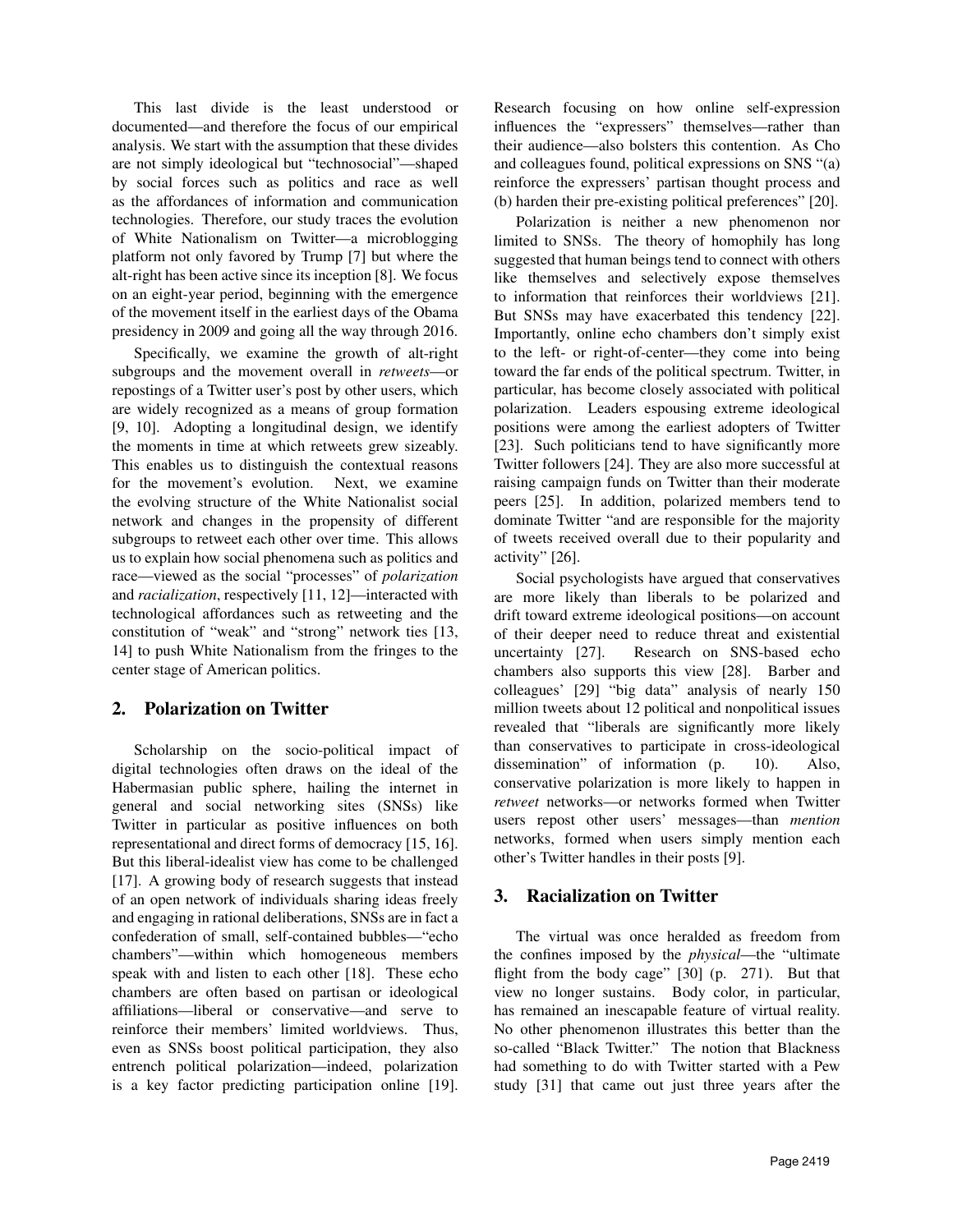platform's launch in 2006. It noted that 26 percent of African-Americans who were online were already using Twitter, compared with 18 percent Hispanics and 19 percent Whites. Soon, a spate of media articles popularized the idea of "Black Twitter"—arguing that Blacks didn't just use Twitter more, but they also used it unlike anyone else. As Manjoo [32] explained, "They form tighter clusters on the network—they follow one another more readily, they retweet each other more often, and more of their posts are @-replies—posts directed at other users" (para. 6).

Most descriptions of Black Twitter treat Blackness as an a *priori* identity that "Black people" already possess, and that leads them to use Twitter in a certain way. But such a view "largely ignores the properties of the networked online environment that Black users act in" [33] (p. 52). Instead, Sharma [33] argues for a "technosocial" approach to understanding Black Twitter, which does not ignore the "materiality" of offline Black bodies but also pays attention to the materiality of digital technologies, imposed through the manner in which their algorithms operate. In this approach, digital technologies such as SNSs don't simply reflect or replicate extant racial categories. Instead, they "generate" race by producing the identities of subjects in and through interactive action. This technosocial view coheres with the idea of *racialization*, or "the changing meanings of race within different political, social, and economic contexts, producing a more expansive and complex discussion of race" [12] (p. 648). Racialization departs from race as a static phenomenon and focuses instead on the social process by which racial identities as well as their meanings and power asymmetries come into being [11].

Many cultural critics have also questioned the surfeit of media and academic attention to Black Twitter, noting that it reinforces Blackness as a "deviant" identity—in contrast to Whiteness, which is deemed "normal" and therefore in no need of scrutiny [34]. This is indeed a long-standing concern in race and ethnic studies, where " 'White' is a relatively uncharted territory that has remained invisible as it continues to influence the identity of those both within and without its domain" [35] (p. 291). In recent years, more scholars have started putting Whiteness under the scanner to understand what it *means* and how these meanings come into being [36].

Lyubansky [37] identified three components of Whiteness in the American context—racial identity, racial bias, and racial privilege. As a racial identity, Whiteness is often unnoticed, especially by White people themselves, who "much more strongly prefer to identify as 'American' or as a humanist than as 'white"" (para. 4). Nonetheless, a number of psychological implicit association tests have showed that White people exhibit "unconscious (and therefore unintentional) bias in favor of those who are white, a bias that is either not evident or significantly smaller, in non-white groups" (para. 5; see also [38]). Finally, Whiteness comes along with a range of privileges, in particular "the privilege to assume that whiteness is the norm against which everyone else should be compared" (para. 6). These features suggest that even though White Nationalism may be relatively new as an explicit political ideology, the implicit conflation of Whiteness with nationalism as a social identification—an example of racialization—isn't all that new and is, in fact, deeply pervasive in American society.

In a study of online extremism, Berger [6] reported an explosion of White Nationalism on Twitter. Driven by the fear of White genocide, or the notion that the "White race" is directly endangered by the increasing diversity of American society—it has added tens of thousands of followers in the past few years. It was also "heavily invested in Donald Trump's presidential campaign," with "Trump-related hashtags outperform[ing] every white nationalist hashtag except for whitegenocide" (p. 3). Berger's report was based on the analysis of more than 25,000 accounts that were followers of 18 "seed" accounts of White Nationalists—identified by the author's own research as well as data from the Anti-Defamation League and Southern Poverty Law Center. Berger also found White Nationalists on Twitter to be heavily factionalized and classified the seed accounts into six subgroups: *Ku Klux Klan*; *Nazi*; *Neo-Confederate*; *Significant Leaders*; *Other Ideologies*; and *Other Institutions*.

## 4. Ties, Clusters, and Networks

In this study, we examine White Nationalism as a technosocial phenomenon and trace its evolution on Twitter to identify particular social and technical factors that led to its diffusion. To do so, we integrate the recent research on polarization and racialization online with ideas from social network theory. Social networks are comprised of dyadic relationships, or ties, between individual members, also known as nodes. Together, the ties provide the network with an overarching structure. Ties between members differ by their "strength"—defined as the "combination of the amount of time, the emotional intensity, the intimacy (mutual confidence), and the reciprocal services which characterize the tie" [13] (p. 1361). On Twitter, for instance, people who often reply to, mention, or retweet each other have a *strong tie*, while those who do so infrequently have a *weak tie*. In any large network, there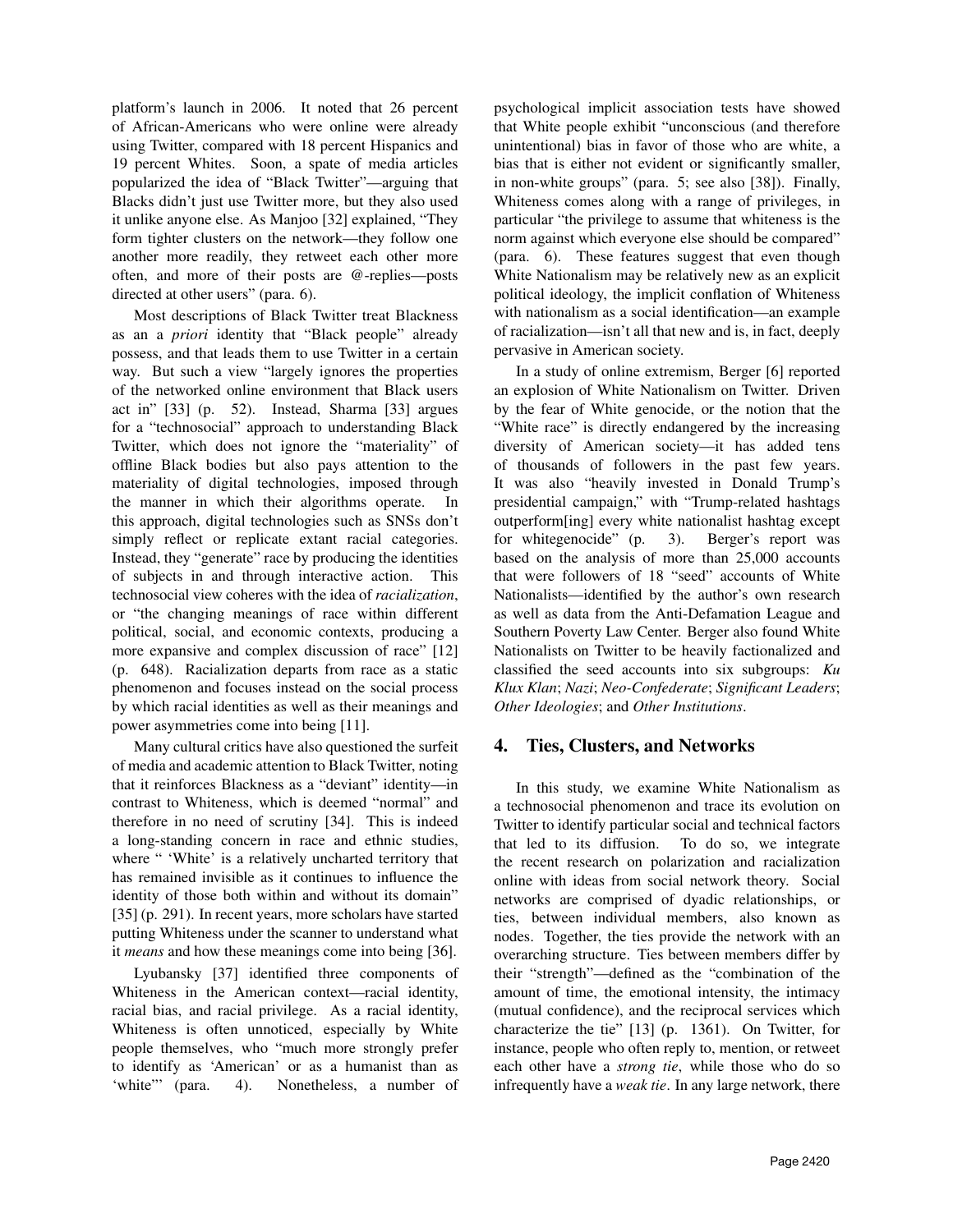is often a fair mix of strong and weak ties. Members who have strong ties with each other form *clusters*, or closely-interconnected groups within the network, which are linked to other such groups through weak ties between a few members across groups. As a result, strong ties are also called "bonding ties" while weak ties are known as "bridging ties" because they bridge the distance across groups in a network.

The structure of the network influences how information or collective behavior diffuses across it. Scholars have argued that people with strong ties tend to be quite similar and therefore don't have anything new to share with each other. Such ties are therefore "redundant." On the other hand, people with weak ties are often dissimilar in their behaviors and the kinds of information they are able to share. That means weak ties can help "new" information quickly disseminate across a network—information that arrives in one cluster of the network can travel to other clusters through these bridging ties and diffuse across the network. According to Granovetter [13], "whatever is to be diffused can reach a larger number of people, and traverse a greater social distance, when passed through weak ties rather than strong" (p. 1366). A number of later studies have supported this theory, known as the strength of weak ties [39]. Watts and Strogatz [40] showed that even a small percentage of weak ties is sufficient to make information and collective behaviors disseminate across a network.

Some studies have, however, also found that while weak ties are important for individuals to be exposed to new information, it is the strong and so-called "redundant" ties that better predict the propensity to share information—especially via retweets [10]. These studies imply that Twitter users don't only—or even typically—share information because it is new. Instead, other motivations are at play. As Harrigan and colleagues [10] concluded, "individuals within a community tend to be similar ... thus increasing the relevance of, and attention paid to, each other's messages" (p. 478). "Redundant" information from like-minded tweeters may be more commonly retweeted within community structures because its very redundancy allows Twitter users to reinforce community bonds and signal their identification with other members of the community.

The dynamics of networked action thus closely resemble the sociopolitical processes of polarization and racialization—specifically the act of sharing information from particular sources, or *retweeting*, as a means of locating oneself within particular ideological/racial subgroups or *clusters*. A close scrutiny of the evolution of the White Nationalist retweet network, which pays attention to the changing patterns of retweeting activity over time as well as changes in the structural features of the retweet network, can therefore reveal how and why the "alt-right" became a significant political force in the run up to the 2016 election and helped Donald Trump become president. To guide our inquiry, we propose the following research questions:

*RQ1a: How did the retweet frequencies of alt-right posts change over time?*

*RQ1b: How did the retweet frequencies of alt-right subgroups change over time?*

*RQ2a: How did the alt-right retweet network change over time?*

*RQ2b: How did cross-retweets of alt-right subgroups change over time?*

## 5. Method

Our point of departure was Berger's [6] classification of 18 "seed" White Nationalist accounts into six subgroups: *Ku Klux Klan* (@ukanw, @ukasouthfla, @kkkofficial311); *Nazi* (@nsm88, @anp14, @nsfm commander, @natall adv); *Neo-Confederate* (@dixienetdotorg, @cofcc76, @occdissent); *Significant Leaders* (@drdavidduke, @whitakeronline); *Other Ideologies* (@nationsaryan, @tcmchurch, @creatoralliance); and *Other Institutions* (@nwfront, @stormfrontwpww, @american3rdp). All public retweets of the original tweets from these seed accounts, posted over an eight-year period—January 1, 2009 to December 31, 2016—were collected through Twitter's Firehose. The Firehose provides access to 100 percent of Twitter data published over a specified time period, as opposed to Twitter's search and streaming APIs that only provide limited access [41]. Retweets were captured using the patented algorithmic technology of Crimson Hexagon's platform. We used boyd, Golder, and Lotan's [42] rubric for determining retweets ('RT: @', 'retweet @', 'retweeting @', '(via @)', 'RT (via @)', 'thx @', 'HT @', and 'r @'). In total, 321,718 retweets were collected (see Table 1).

After mining the data, we relied on *social network analysis* and *primary duplication* to test our hypotheses. Social network analysis is not a specific method but "a loose federation of approaches" to study patterns of relations among social actors (Burt, 1980). We followed Shumate and colleagues' [43] "relational, systemic, and contextual" approach to social network analysis, which steps away from agent-centric approaches and focuses instead on illustrating and explaining emergent patterns of social structures (for a discussion of different approaches, see [44]. Each tweet was coded as an arc with the seed account as the "target" and any tweeter who retweeted a seed account's tweet as the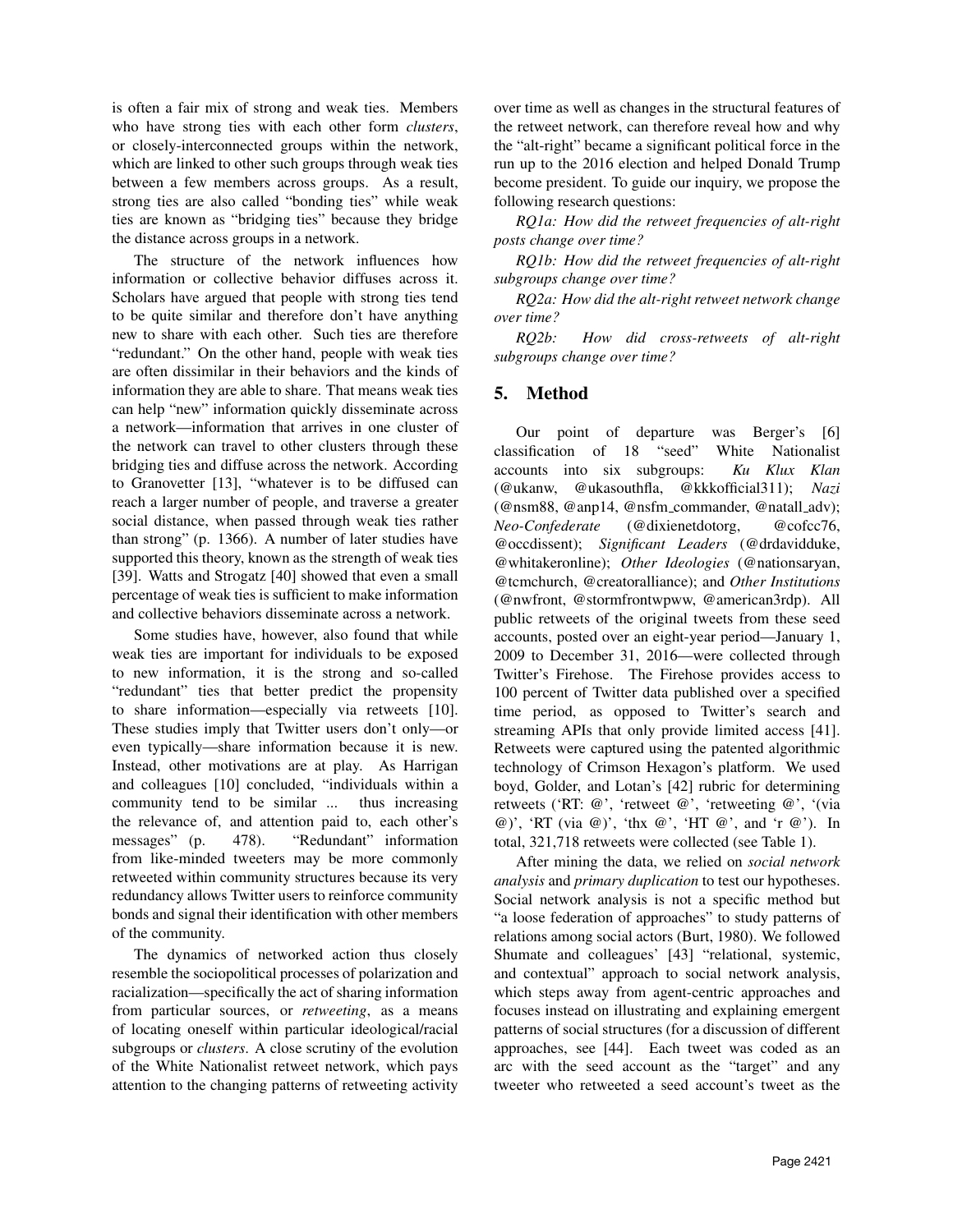|                            |                          |                          | Table 1.       |                |                          | <b>Retweet Frequency</b> |                |                          |                   |
|----------------------------|--------------------------|--------------------------|----------------|----------------|--------------------------|--------------------------|----------------|--------------------------|-------------------|
|                            | 2009                     | 2010                     | 2011           | 2012           | 2013                     | 2014                     | 2015           | 2016                     | Total per account |
| Ku Klux Klan               |                          |                          |                | 668            | 105                      | 18                       | 14             | 74                       | 879               |
| kkkofficial311             |                          |                          |                | $\blacksquare$ | $\overline{\phantom{a}}$ | $\overline{\phantom{0}}$ | 2              | 72                       | 74                |
| ukanw                      |                          |                          |                | 588            | 63                       | $\overline{a}$           | $\overline{c}$ | $\overline{a}$           | 653               |
| ukasouthfla                |                          |                          |                | 80             | 42                       | 18                       | 10             | $\overline{c}$           | 152               |
|                            |                          |                          |                |                |                          |                          |                |                          |                   |
| Nazi                       |                          | 15                       | 845            | 1,591          | 2,643                    | 3,578                    | 3,786          | 5,477                    | 17,935            |
| apn14                      |                          | 6                        | 837            | 1,540          | 2,284                    | 3,570                    | 3,500          | 4,702                    | 16,439            |
| n <sub>sm88</sub>          |                          | 9                        | 7              | 8              | 6                        | 8                        | 285            | 775                      | 1,098             |
| nsfm_commander             |                          | Ξ                        | $\mathbf{1}$   | 43             | 353                      |                          | ÷,             | $\overline{\phantom{0}}$ | 397               |
| natall_adv                 |                          |                          |                |                |                          |                          | 1              |                          | 1                 |
|                            |                          |                          |                |                |                          |                          |                |                          |                   |
| Neo-Confederate            |                          | 98                       | 264            | 3,543          | 6,746                    | 7,303                    | 9,785          | 20,937                   | 48,676            |
| cofcc76                    |                          | $\overline{\phantom{a}}$ | 156            | 1,699          | 5,148                    | 5,642                    | 5,498          | 790                      | 18,933            |
| dicienetdotorg             |                          | $\overline{\phantom{a}}$ | 1              | $\overline{a}$ |                          | $\mathfrak{2}$           | 3              | 8                        | 14                |
| occdissent                 |                          | 98                       | 107            | 1,844          | 1,598                    | 1,659                    | 4,284          | 20,139                   | 29,729            |
|                            |                          |                          |                |                |                          |                          |                |                          |                   |
| <b>Significant Leaders</b> |                          | 4                        | 36             | 203            | 215                      | 2,085                    | 11,144         | 230,235                  | 243,922           |
| whitakeronline             |                          | $\mathfrak{2}$           | 20             | 203            | 213                      | 153                      | 213            | 195                      | 999               |
| drdavidduke                |                          | $\overline{c}$           | 16             |                | 2                        | 1,932                    | 10,931         | 230,040                  | 242,923           |
|                            |                          |                          |                |                |                          |                          |                |                          |                   |
| Other Ideologies           |                          | 2                        | $\overline{a}$ | 46             | 195                      | 84                       | 1,239          | 937                      | 2,503             |
| CreatorAlliance            |                          |                          | Ξ              | 40             | 191                      | 81                       | 1,231          | 929                      | 2,472             |
| nationsaryan               |                          |                          | $\overline{a}$ | 6              | $\overline{4}$           |                          | 6              | 8                        | 24                |
| tcmchurch                  |                          | $\overline{2}$           |                | $\overline{a}$ | $\overline{a}$           | 3                        | $\overline{c}$ |                          | $\tau$            |
|                            |                          |                          |                |                |                          |                          |                |                          |                   |
| Other Institutions         | 59                       | 421                      | 3,150          | 214            | 875                      | 799                      | 1,312          | 973                      | 7,803             |
| american3rdp               | $\overline{\phantom{a}}$ | $\overline{\phantom{a}}$ | $\overline{a}$ | 148            | 794                      | 711                      | 1,195          | 893                      | 3,741             |
| nwfront                    | $\overline{\phantom{a}}$ | 5                        | 12             | 16             | 31                       | 20                       | 21             | 29                       | 134               |
| stormfrontwpww             | 59                       | 416                      | 3,138          | 50             | 50                       | 68                       | 96             | 51                       | 3,928             |
|                            |                          |                          |                |                |                          |                          |                |                          |                   |
| Total per year             | 59                       | 540                      | 4,295          | 6,265          | 10,779                   | 13,867                   | 27,280         | 258,633                  | 321,718           |

"source." Most seed accounts had not come online until 2012 and the frequency of retweets was also<br>fairly low until then. Therefore, we focused our Therefore, we focused our social network analysis on the 2012-2016 period. Five bipartite network graphs—one for each year—with two kinds of vertices—seed accounts and retweeters—were generated. We used the statistical program R and network visualization tool Gephi for the analysis.

While social network analysis allowed us to visualize the network as a whole and understand its clustered structure based on the extent of retweets within clusters, primary duplication helped us measure the precise degree of retweeting between seed categories. The idea of primary duplication is borrowed from media audience studies. It is meant to analyze the extent to which an audience member who consumes one media outlet also consumes a second outlet [45]. Its earliest application was Webster's [46] study of subsets of television programs watched by the same set of audience members. We used this concept to illustrate the extent to which a Twitter user who retweets one seed category *i* also retweets a second seed category *j*, where the row is defined as *i* and the column as *j* (see Tables 2a-2e). To conduct primary duplication, bipartite networks were converted into a whole network with the seed accounts as nodes and shared retweeters as edges. When using primary duplication, it is important to remember which

category is treated as *i* and which as *j*—as the proportion of *i* retweeters who also retweet *j* need not be the same as the proportion of j retweeters who retweet *i* [47].

## 6. Results

## 6.1. Retweet Frequencies

Our first research question (RQ1a) focused on tracing the overall trajectory of White Nationalist retweets over time. A year-by-year frequency analysis showed that the retweets of messages originally posted by the 18 seed accounts grew exponentially—from 59 in 2009 to 258,633 in 2016 (see Table 1). While retweet numbers increased every year, they spurted sharply in 2015 (197 percent from the preceding year) before exploding in 2016 (948 percent). This growth is partly explained by the increasing numbers of seed accounts. Only one seed account—@stormfrontwpww, belonging to an organization called Stormfront with the slogan "White Pride World Wide" was active in 2009. But more seed accounts came online in the next three years and 15 were active by 2012. The number of tweets posted by these accounts also grew accordingly, thus providing many more tweets that could be retweeted. The growth in retweets also coincides with Trump's presidential campaign, which was launched mid-year in 2015 and scored one victory after another, culminating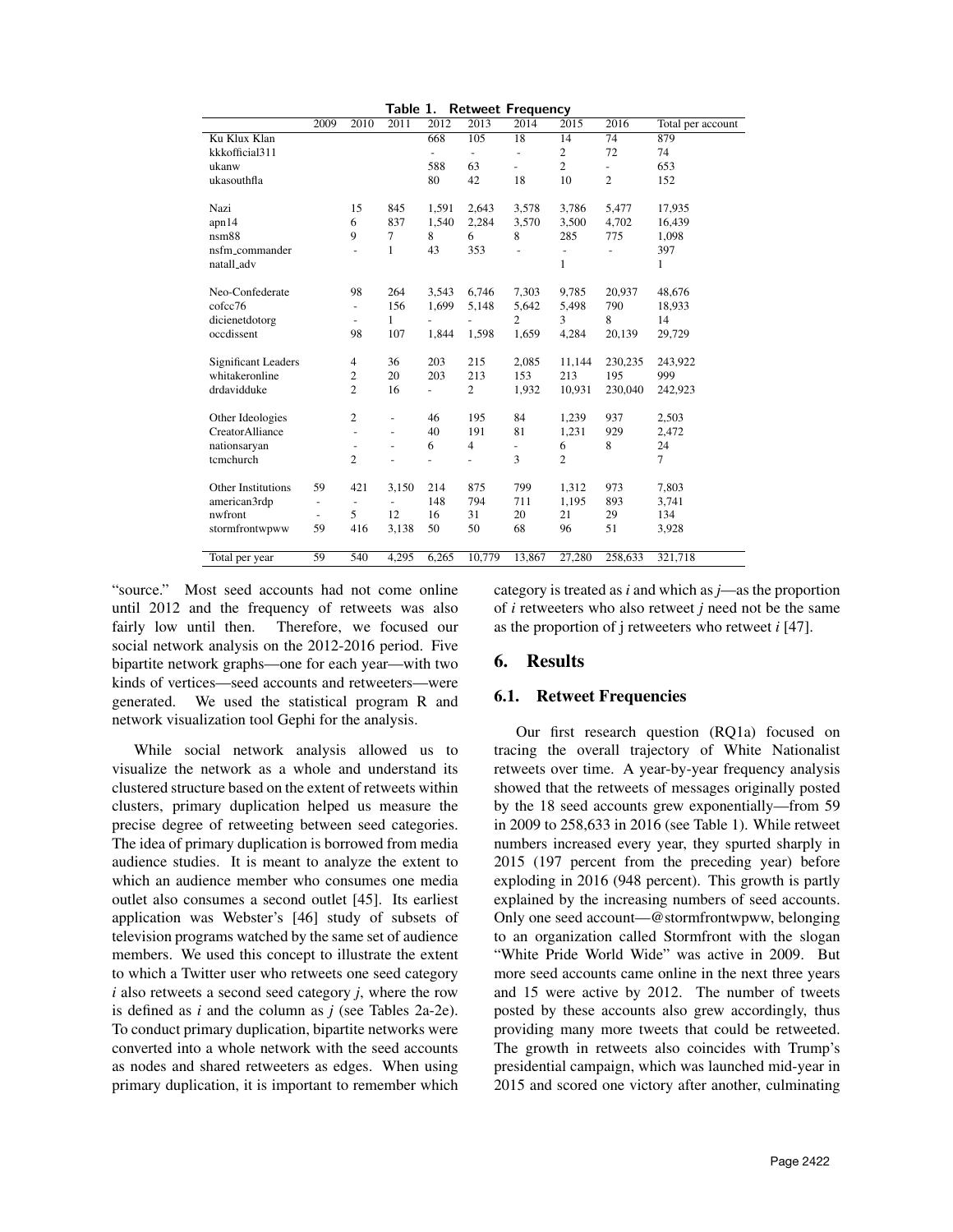with his election in November 2016.

Analyzing retweets at the level of subgroups (RQ1b) revealed more nuanced patterns. Not all the subgroups grew similarly or simultaneously. Ku Klux Klan's retweet numbers were the highest in 2012, the year in which two of its three seed accounts came online, but then they began to decline. Two more subgroups—Other Ideologies and Other Institutions—witnessed both ups and downs in retweets over these years. But the three remaining subgroups—Nazis, Neo-confederates, and Significant Leaders—enjoyed steady growth from 2010, when most of their accounts came online, through 2016.

We also found sharp differences in the retweeting fortunes of accounts that made up these subgroups. Two patterns in particular stand out. First, retweets of messages posted by a single account under Significant Leaders—@drdavidduke, belonging to Dr. David Duke, a former KKK "grand wizard" and ex-Congressman—effectively drove the spurts in 2015 and 2016, growing year-on-year by 566 percent and 2,104 percent respectively. Second, 2012 was a pivotal moment for the movement. The overall growth of retweets this year was a modest 146 percent. But if we excluded the retweets of a single account—@stormfrontwpww, which was quite popular in 2011 but whose retweets dwindled dramatically after that—then year-on-year growth in 2012 was a much higher 537 percent.

The analysis of retweet frequencies leads us to some interesting insights, especially when viewed alongside "offline" political and social developments. First, while the alt-right movement started at the end of 2008 as a reaction to President Obama's election [3], it remained relatively nascent in the first few years. But the prospect of Obama's re-election in 2012 appears to have given the movement another jolt of life—both online and offline. As our analysis shows, this was the year a number of seed alt-right accounts became active and retweet activity jumped more than five times (after excluding @stormfrontwpww). Interestingly, this was also the year when Trayvon Martin, a Black teenager in Sanford, Florida, was gunned down by George Zimmerman—the first of a series of high-profile shootings of Black youths by White police officers and vigilantes across the United States leading up to the 2016 election.

Second, even as the White Nationalist ideology kept growing through the years, it was searching for a political leader who would adopt its bigoted stance without worrying about political correctness. No such leader emerged in 2012, and White Nationalists had to wait for someone like Trump to arrive on the scene. His campaign and eventual nomination came as a shot in the arm for their ideology, as evident in the spurts

in their retweet frequencies in 2015 and 2016. This implies that Trump was able to tap into an ideology that was already deeply entrenched. In other words, Trump didn't create White Nationalism as is sometimes assumed—although he clearly helped bring it from the fringes to the mainstream.

Third, the White Nationalist ideology has multiple strains and not all of them became equally popular online. Nazi and Neo-confederate seed accounts enjoyed continuous growth, as did one of the Significant Leaders, Dr. David Duke. Meanwhile, the Ku Klux Klan's retweet frequencies declined. This suggests that while White Nationalism is often viewed from the outside as a single cohesive movement, there are sharp divisions within and these divisions matter to their followers.

#### 6.2. Retweet Network and Cross-Cluster Retweets

We next asked how the network constituted by retweets of White Nationalist seed accounts changed over time (RQ2a). As only a few of the seed accounts had come online by 2011 and retweeting was relatively low, social network analysis focused on the period of 2012 through 2016. It was supplemented by primary duplication, which yielded precise measurements of cross-cluster retweets (RQ2b) and enabled us to better understand the reasons behind the evolving structure of the network. We found that the network went through three stages in this period.

Polarized Crowds. Two clusters representing two White Nationalist subgroups—Nazis and Neo-confederates—dominated the network in 2012 and 2013—as evident from the size of their names (Figure 1). Although these clusters were connected with other White Nationalist clusters and were thus part of the same overall social network, there were very few ties between these two. At this stage, the White Nationalist network resembled what Smith and colleagues [48] called "polarized crowds" in their typology of Twitter networks—comprising two big and dense clusters that are mostly disconnected from each other and rely on distinct sources for information. Primary duplication showed that in 2012 and 2013, mid to high percentages of Nazi retweeters retweeted posts from most other subgroups except the Neo-confederates (Table 2a, 2b). Conversely, mid to high percentages of Neo-confederate retweeters also retweeted the messages of most other subgroups—except Nazis. Interestingly, the Nazis and Neo-confederates were not retweeted nearly as much by other subgroups. Their dominance in this period was, therefore, driven by their retweeters' proclivity to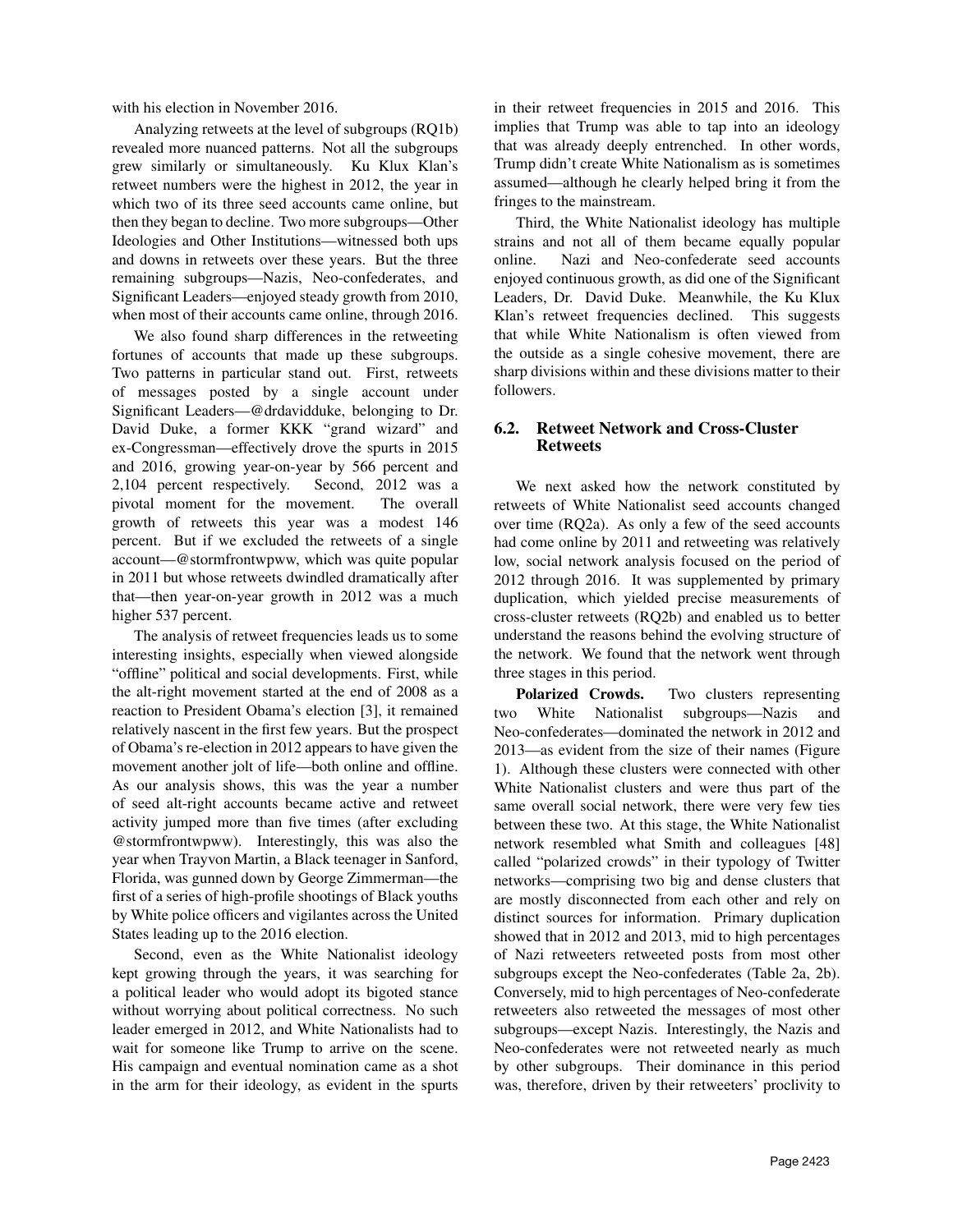retweet other subgroups.



Figure 1. Changing structure of the alt-right Twitter network.

Community Clusters. The network structure changed in 2014 with the emergence of Significant Leaders as a third major cluster, which continued to grow and rivaled the dominance of the Nazi and Neo-confederate clusters in 2015. In these two years, the network took the form of "community clusters," comprising multiple subgroups that form around a few hubs—each having its own members and sources of information [48]. Such a network illustrates "diverse angles on a subject based on its relevance to different audiences, revealing a diversity of opinion and perspective" (p. 3). Interconnections exist, but are very low compared with the intensity of ties within each cluster. In line with these characteristics, primary duplication revealed an overall drop in cross-cluster retweets in 2014 and 2015 (Tables 2c & 2d). Nazi and Neo-confederate retweeters' retweets of other subgroups slowed down compared with the previous stage. However, Significant Leaders' retweeters began retweeting other subgroups more, particularly in 2015, contibuting to the subgroup's emergence as a major cluster and transforming the network in the process.

Broadcast Network. The Significant Leaders cluster continued to expand and, in 2016, became the single dominant cluster. Retweets of Nazi and Neo-confederate clusters grew this year as well. But Significant Leaders, specifically the account @drdavidduke, was retweeted so heavily in 2016 that it effectively turned the network structure into a

"broadcast network"—with a single, distinct hub whose tweets were reposted by an overwhelming majority of other members [48]. Such a highly centralized structure, with outward spokes, indicates that the White Nationalist Twitter network effectively functioned as a single-voice megaphone for the Trump campaign in 2016. Primary duplication (Table 2e) indicated that high proportions of retweeters of Significant Leaders were also retweeting other subgroups—explaining this cluster's dominance in the network.

Social network analysis and primary duplication thus reinforce some of the indications of frequency analysis while providing several new insights of their own. First, while Berger [6] classified White Nationalist seed accounts into subgroups based on their self-identification as KKK, Nazi and so on, our study suggests that these identifications have "real" meanings and they influence online interactions among White Nationalists. Retweeting within subgroups is consistently higher than across subgroups, a process that organically creates subgroup-oriented clusters within the White Nationalist social network. Although the clusters do interact, the near-complete absence of cross retweets between Nazis and Neo-confederates—at least until 2015—suggests the two subgroups were sharply polarized. Second, the subgroups—even Nazis and Neo-confederates—were willing to give up their differences and congeal into a strong broadcast network in 2016. Herein lies Trump's true impact on White Nationalism: he managed to unite the alt-right factions into a powerful blowhorn for his candidacy.

## 7. Discussion

We set out to trace the evolution of the alt-right, or White Nationalism, on Twitter between 2009 and 2016—a period in which it moved from the margins to the center stage of American politics. Specifically, we looked at the diffusion of the movement in retweets. As our empirical analysis indicates, both social and technological forces shaped the movement's evolution. These are closely intertwined and best regarded as "technosocial." Here, we will parse them for closer scrutiny.

First, the social. While Obama's election in 2008 kickstarted White Nationalism as an explicit political ideology—both offline and online [3, 6]—our analysis suggests that the movement's evolution was initially a slow process. There wasn't much activity until 2011. But the prospect of Obama's re-election in 2012 galvanized the movement—again both offline (in the form of high-profile killings of Black youth by White police officers and self-appointed vigilantes) and online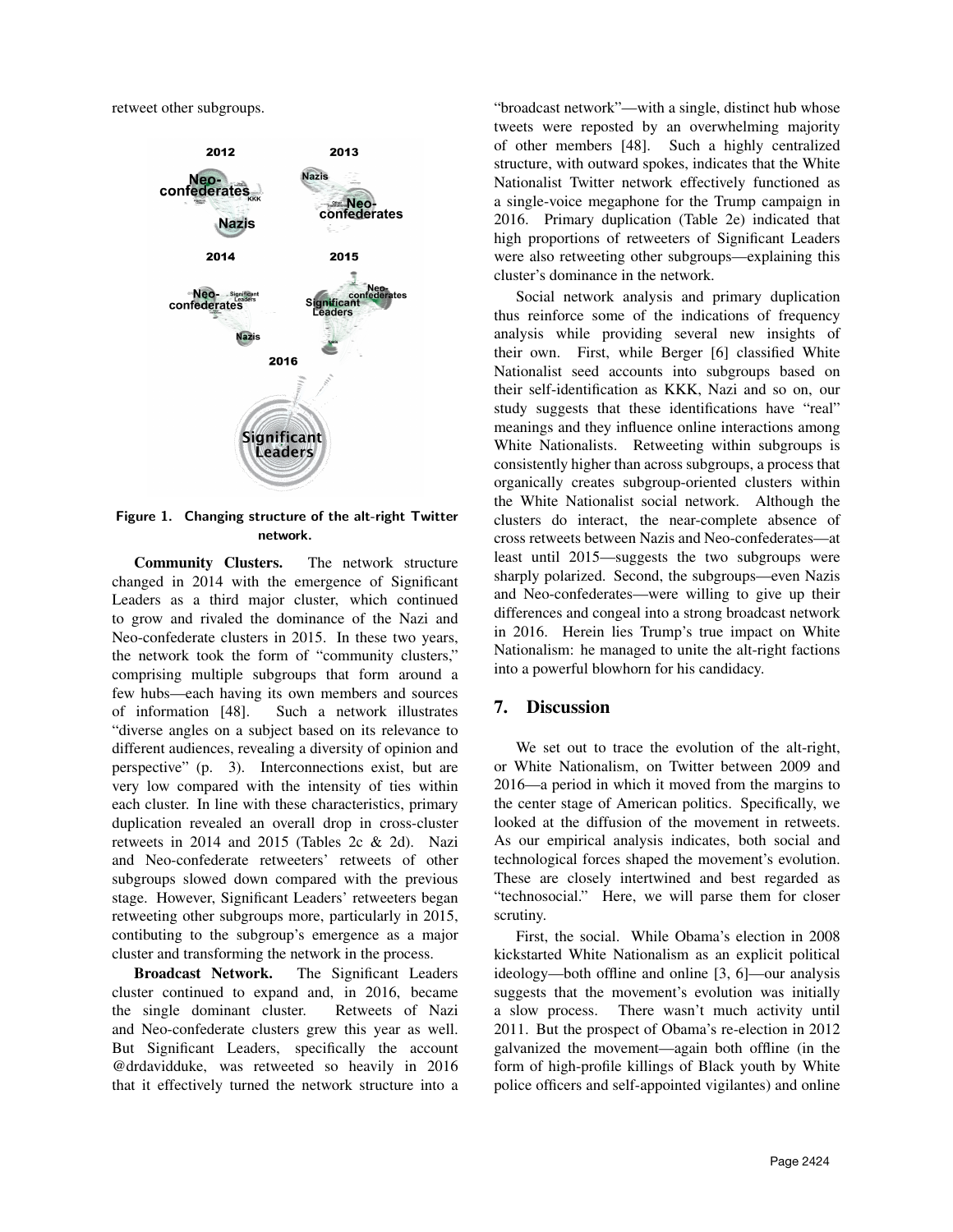| Table 2a. Simple Primary Duplication Matrix, 2012 (%) |              |       |        |                                                      |       |                           |  |
|-------------------------------------------------------|--------------|-------|--------|------------------------------------------------------|-------|---------------------------|--|
| Variable                                              | Ku Klux Klan | Nazi  |        | Neo-confederate Significant Leaders Other Ideologies |       | <b>Other Institutions</b> |  |
| KKK                                                   |              | 5 1 7 | 3.75   | 28.57                                                | 47.37 | 11.50                     |  |
| Nazi                                                  | 42.67        | ۰.    | 4.72   | 33.33                                                | 31.58 | 15.04                     |  |
| Neo-conf                                              | 41.33        | 6.30  | $\sim$ | 61.90                                                | 63.16 | 32.74                     |  |
| Sig. Leaders                                          | 8.00         | 1.13  | 1.57   |                                                      | 21.05 | 3.54                      |  |
| Other Ideo's                                          | 12.00        | 0.97  | 1.45   | 19.05                                                | ۰     | 2.65                      |  |
| Other Inst's                                          | 17.33        | 2.75  | 4.47   | 19.05                                                | 15.79 | -                         |  |

|  | Table 2b. Simple Primary Duplication Matrix, 2013 (%) |  |  |  |  |  |
|--|-------------------------------------------------------|--|--|--|--|--|
|--|-------------------------------------------------------|--|--|--|--|--|

|              |              |      | . .                      |                     |                  |                           |
|--------------|--------------|------|--------------------------|---------------------|------------------|---------------------------|
| Variable     | Ku Klux Klan | Nazi | Neo-confederate          | Significant Leaders | Other Ideologies | <b>Other Institutions</b> |
| KKK          |              | 1.21 | 0.69                     | 2.70                | 10.17            | 4.35                      |
| Nazi         | 27.27        | ۰    | 5.60                     | 10.81               | 44.07            | 35.18                     |
| Neo-conf     | 25.00        | 8.96 | $\overline{\phantom{a}}$ | 56.76               | 42.37            | 49.01                     |
| Sig. Leaders | 2.27         | 0.40 | 1.32                     | -                   | 3.39             | 8.30                      |
| Other Ideo's | 13.64        | 2.62 | 1.57                     | 5.41                |                  | 9.88                      |
| Other Inst's | 15.91        | 3.02 | 7.80                     | 32.43               | 23.73            |                           |

(in the form of more White Nationalist accounts going live and retweeting expanding quickly). The movement grew steadily after that. Trump's candidacy came as a shot in the arm for White Nationalists, boosting retweets exponentially in 2015 and 2016.

Our study shows that White Nationalism is a rainbow rather than a cloud, comprising multiple subgroups. These subgroups interact with each other, but they can also be sharply divided—as was the case with Nazis and Neo-confederates, at least until 2015. Trump didn't create White Nationalism, as is sometimes assumed: he tapped into a movement that was already growing as a reaction to Obama's presidency. But Trump's intervention brought White Nationalist subgroups together and fused them into a broadcast network that served as a blowhorn for his candidacy. This structural transformation is perhaps the reason why White Nationalism had such a strong impact on the 2016 election.

Our study also illustrates how racialization and polarization unfold as social processes—interlocking multiple meanings that themselves keep evolving over time. Different subgroups of White Nationalists combined Whiteness and Americanness in different ways. Some were more successful than others. But none remained stagnant. White Nationalism, as a far-right movement, supposes itself to be driven by affixed and absolutist notions of race and nationhood—and that is what it propagates. But in practice, even its own adherents have unstable identities that they constantly negotiate in emerging contexts.

Second, the technical. Our study illustrates the implications of regarding retweeting as identity construction. Racial identification, as Sharma [33] observed, "is discovered in its emergence through connections between bodies, and other entities and processes" (p. 54). Saldanha [49] further explained racialization as "a particular spatiotemporal disciplining and charging" of bodies, which in turn "collectively start behaving like situationally distinct aggregates—racial formations, racial clusters" (p. 190). Retweeting is the algorithmic conduit of such disciplining and charging of bodies.

Furthermore, our analysis demonstrates how the structure of the network bears upon racialization and polarization—and how weak and strong ties play different yet complementary roles in this dynamic process. Weak "bridging" ties allow new meanings of White Nationalism to diffuse across clusters and racialization and polarization to take place over time [13, 39]. But this process requires two contingent conditions. One, new meanings diffuse across a network only when weak ties exist across all clusters in the network. The absence of weak ties across particular clusters, as was the case between Nazis and Neo-confederates until 2015, can circumvent the process. Two, weak ties are able to diffuse new meanings across a network only when they connect individuals who are embedded within clusters with strong "bonding" ties. Most of the retweeting Most of the retweeting takes places within such strong-tie clusters despite their high levels of information redundancy, as some previous studies have also found [9, 10]. Thus, both weak and strong ties operate simultaneously and in complementary ways to precipitate racialization and polarization.

The limitations of our study can serve as avenues for future research. First, Berger [6] noted that his list of "seed" White Nationalist accounts, on which we rely, might not be comprehensive. Future research may identify additional seed accounts and incorporate them into the analysis of the White Nationalist network. Second, we have examined the network formed through retweeting—which is not the only form of social interaction afforded by Twitter. Retweets signify endorsement, but interaction through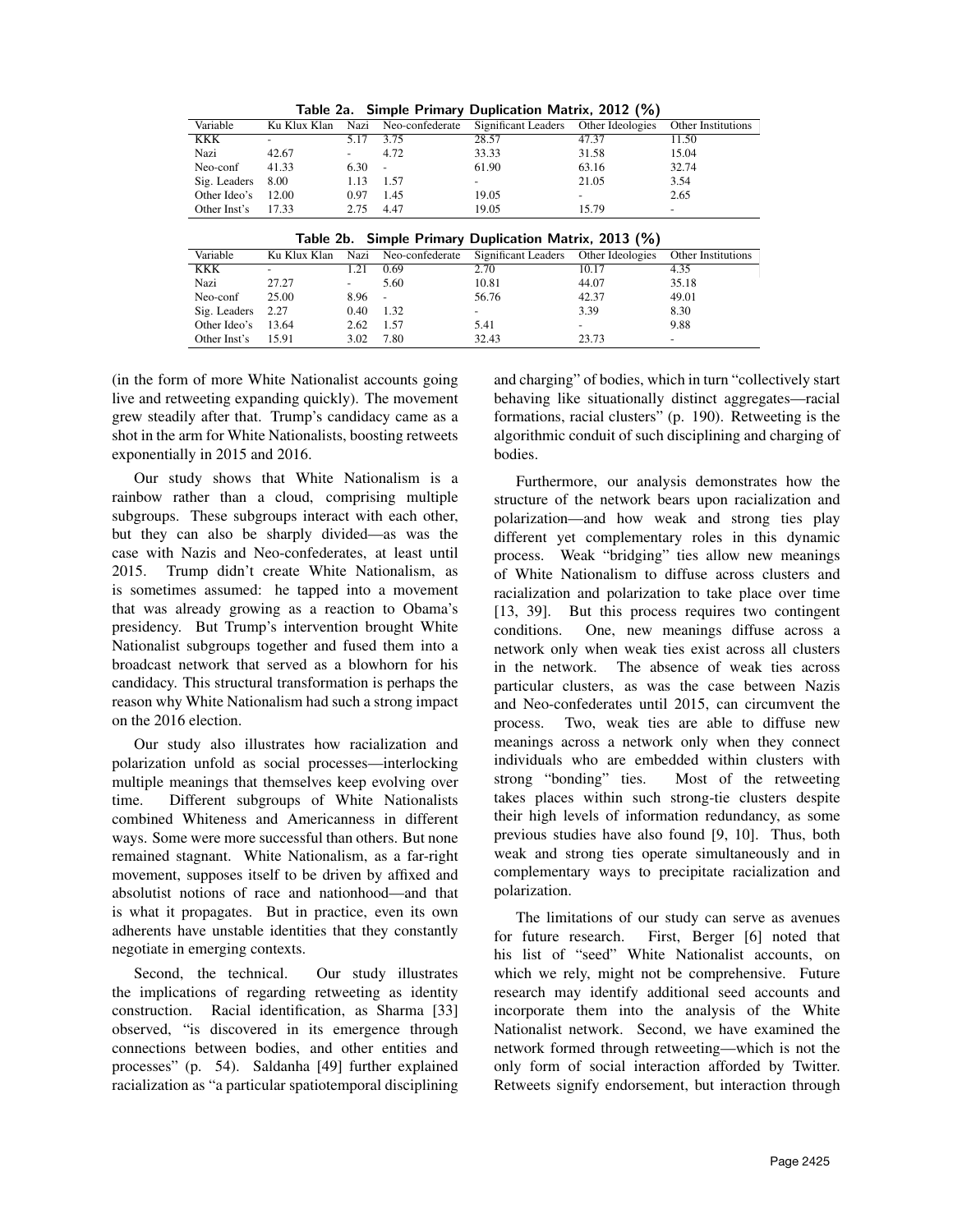| Table 2C. Simple Primary Duplication Matrix, 2014 (70) |              |                          |      |                                                      |       |                          |  |  |
|--------------------------------------------------------|--------------|--------------------------|------|------------------------------------------------------|-------|--------------------------|--|--|
| Variable                                               | Ku Klux Klan | Nazi                     |      | Neo-confederate Significant Leaders Other Ideologies |       | Other Institutions       |  |  |
| KKK                                                    |              | 0.00                     | 0.00 | 0.00                                                 | 0.00  | 0.00                     |  |  |
| Nazi                                                   | 0.00         | $\overline{\phantom{0}}$ | 4.28 | 8.19                                                 | 20.75 | 8.86                     |  |  |
| Neo-conf                                               | 0.00         | 4.58                     |      | 21.42                                                | 33.96 | 46.20                    |  |  |
| Sig. Leaders                                           | 0.00         | 2.52                     | 6.15 |                                                      | 28.30 | 13.61                    |  |  |
| Other Ideo's                                           | 0.00         | 0.63                     | 0.96 | 2.79                                                 | ۰     | 4.43                     |  |  |
| Other Inst's                                           | 0.00         | 1.60                     | 7.81 | 8.01                                                 | 26.42 | $\overline{\phantom{a}}$ |  |  |

Simple Primary Duplication Matrix, 2014 (%)

| Table 2d. Simple Primary Duplication Matrix, 2015 (%) |  |  |  |  |  |
|-------------------------------------------------------|--|--|--|--|--|
|-------------------------------------------------------|--|--|--|--|--|

| Variable           | Ku Klux Klan             |                          |      | Nazi Neo-confederate Significant Leaders Other Ideologies |       | <b>Other Institutions</b> |
|--------------------|--------------------------|--------------------------|------|-----------------------------------------------------------|-------|---------------------------|
| KKK                | $\overline{\phantom{a}}$ | 0.22                     | 0.08 | 0.12                                                      | 0.00  | 0.00                      |
| Nazi               | 27.27                    | $\overline{\phantom{a}}$ | 5.81 | 10.02                                                     | 33.94 | 12.24                     |
| Neo-conf           | 18.18                    | 11.12                    |      | 19.00                                                     | 33.94 | 42.45                     |
| Sig. Leaders 27.27 |                          | 17.63 17.47              |      |                                                           | 38.53 | 35.95                     |
| Other Ideo's 0.00  |                          | 2.71                     | 1.41 | 1.75                                                      | -     | 3.44                      |
| Other Inst's       | 0.00                     | 4.68                     | 8.49 | 7.82                                                      | 16.51 | -                         |

|  | Table 2e. Simple Primary Duplication Matrix, 2016 (%) |  |  |  |  |  |
|--|-------------------------------------------------------|--|--|--|--|--|
|--|-------------------------------------------------------|--|--|--|--|--|

| Variable           | Ku Klux Klan | Nazi                     |                          | Neo-confederate Significant Leaders Other Ideologies |                          | Other Institutions       |
|--------------------|--------------|--------------------------|--------------------------|------------------------------------------------------|--------------------------|--------------------------|
| KKK                | ۰            | 0.15                     | 0.19                     | 0.03                                                 | 0.00                     | 0.36                     |
| Nazi               | 4.35         | $\overline{\phantom{a}}$ | 2.75                     | 0.90                                                 | 19.00                    | 10.12                    |
| Neo-conf           | 20.29        | 10.07                    | $\overline{\phantom{a}}$ | 4.72                                                 | 24.00                    | 38.19                    |
| Sig. Leaders 39.13 |              | 36.44                    | 52.15                    |                                                      | 64.00                    | 59.86                    |
| Other Ideo's       | 0.00         | 0.95                     | 0.33                     | 0.08                                                 | $\overline{\phantom{a}}$ | 1.78                     |
| Other Inst's       | 2.90         | 2.84                     | 2.92                     | 0.41                                                 | 10.00                    | $\overline{\phantom{a}}$ |
|                    |              |                          |                          |                                                      |                          |                          |

"replies" or "mentions" are more complex in their signification. Studying the networks they produce can, for instance, help understand the interaction between White Nationalists and other social groups. Third, closer attention to the content of White Nationalist tweets can help answer new research questions that emerge from our analysis: for instance, why Nazi and Neo-confederate clusters were so sharply divided and why Dr. David Duke (@drdavidduke), in particular, managed to become the hub of the retweet network in 2016. Finally, the key implications of our study—the organic dichotomies within the White Nationalist movement and how they evolved over time—ought to be examined outside of Twitter as well, especially in offline contexts [50].

#### References

- [1] S. Posner, *How Donald Trump's new campaign chief created an online haven for White Nationalists*, Mother Jones, 2016. [Online]. Available: http://www.motherjones.com/politics/2016/08/ stephen-bannon-donald-trump-alt-right-breitbart-news
- [2] GoogleTrends, n.d. [Online]. Available: https://trends. google.com/trends/explore?q=alt-right
- [3] P. Gottfried, *The decline and rise of the alternative right*, The Unz Review: An Alternative Media Selection website, 2008.
- [4] B. Wallace-Wells, *Is the alt-right for real?*, The New Yorker, 2016. [Online]. Available: http://www.newyorker.com/news/ benjamin-wallace-wells/is-the-alt-right-for-real
- [5] A. Popkova, "Putin is playing chess and i think we are playing marbles. Vladimir Putins soft power and the

American Right," *International Communication Gazette*, vol. 79, no. 5, pp. 437–458, 2017.

- [6] J. M. Berger, *Nazis vs. ISIS on Twitter: comparative study of White Nationalist and ISIS online social media networks*, 2016. [Online]. Available: https://cchs.gwu.edu/files/downloads/Nazis% 2520v.%2520ISIS%2520Final 0.pdf
- [7] R. McCormick, *Donald Trump says Facebook and Twitter helped him win*, The Verge, 2016. [Online]. Available: https://www.theverge.com/2016/11/ 13/13619148/trump-facebook-twitter-helped-win
- [8] B. Kharakh and D. Primack, *Donald Trumps social media ties to White Supremacists*, Fortune, 2016. [Online]. Available: donald-trump-white-supremacist-genocide/
- [9] M. Conover, J. Ratkiewicz, M. Francisco, B. Goncalves, F. Menczer, and A. Flammini, *Political Polarization on Twitter*, Proceedings of International AAAI Conference on Web and Social Media, 2011.
- [10] "Influentials, novelty, and social contagion: The viral power of average friends, close communities, and old news," *Social Networks*, vol. 34, no. 4, pp. 470 – 480, 2012.
- [11] M. Omi and H. Winant, *Racial formation in the United States: From the 1960s to the 1980s. 2nd edition*. New York: Routledge, 1994.
- [12] S. Selod and D. G. Embrick, "Racialization and muslims: Situating the muslim experience in race scholarship," *Sociology Compass*, vol. 7, no. 8, pp. 644–655.
- [13] M. S. Granovetter, "The strength of weak ties," *American Journal of Sociology*, vol. 78, no. 6, pp. 1360–1380, 1973.
- [14] D. Centola and M. Macy, "Complex contagions and the weakness of long ties," *American Journal of Sociology*, vol. 113, no. 702-734, 2007.
- [15] W. L. Bennett and A. Segerberg, "The logic of connective action," *Information, Communication & Society*, vol. 15, no. 5, pp. 739–768, 2012.